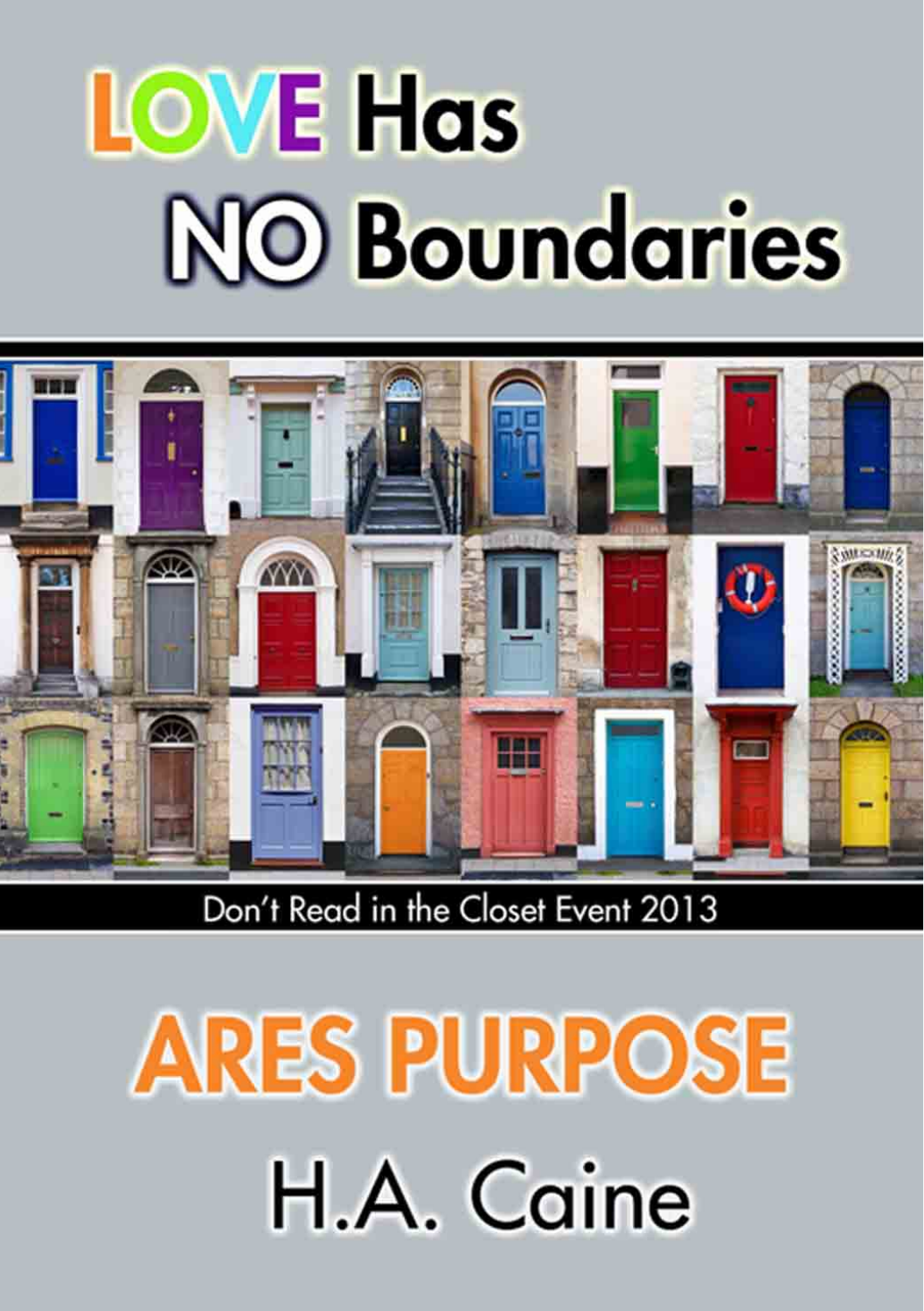## **ARES PURPOSE**

Okay, so I have a bit of a temper. So what? It's not like I didn't have a good reason to the pick the fight. Besides, he started it. No one degrades my Zarek and thinks he can get away with it. If only Z understood that, too. But I can forgive his faults. It's hard not to when he looks that good naked.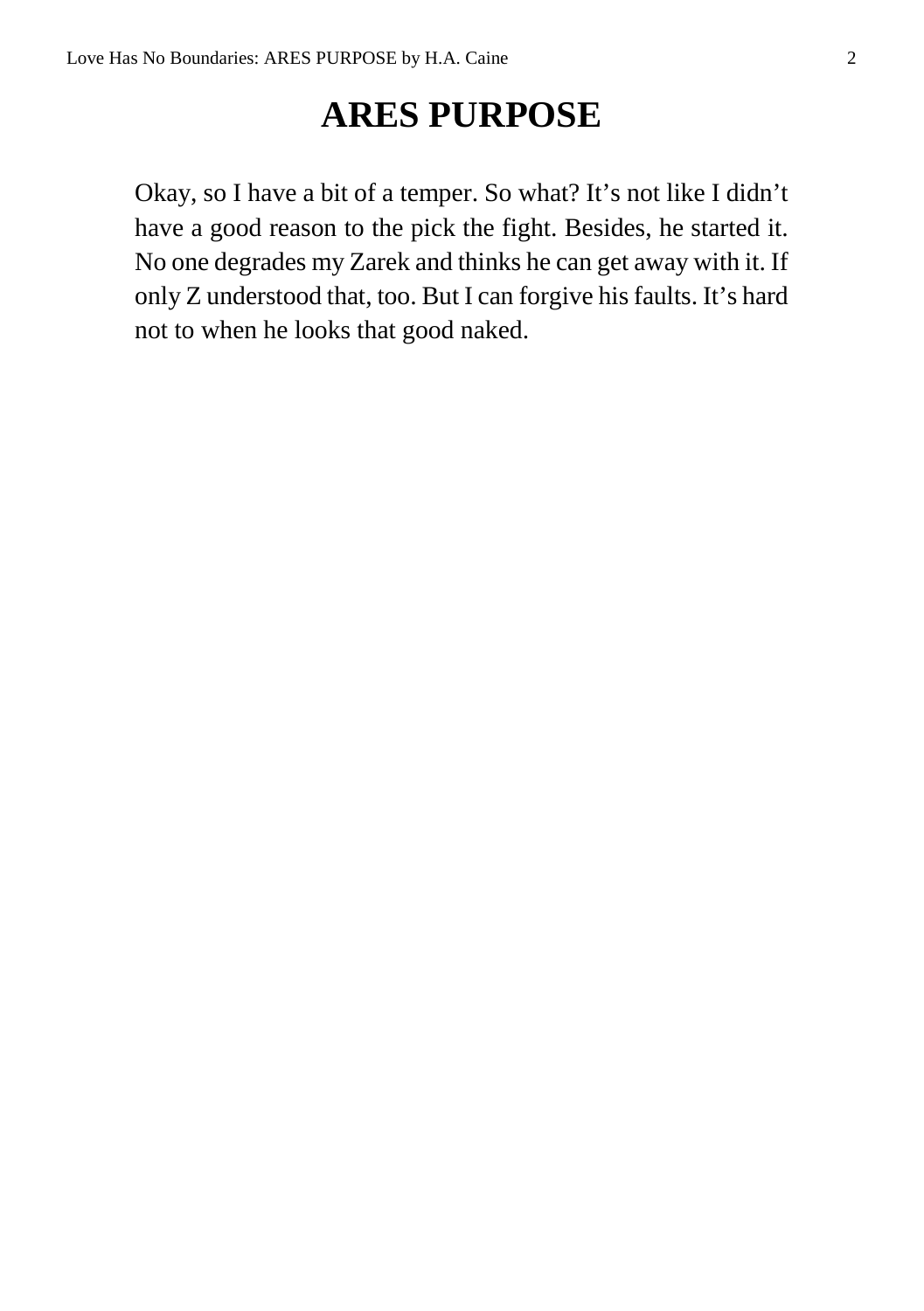## **Love Has No Boundaries**

*An M/M Romance series*

## **ARES PURPOSE**

## **By H.A. Caine**

## **Introduction**

The story you are about to read celebrates love, sex and romance between men. It is a product of the *Love Has No Boundaries* promotion sponsored by the *Goodreads M/M Romance Group* and is published as a free gift to you.

## **What Is Love Has No Boundaries?**

The *Goodreads M/M Romance Group* invited members to choose a photo and pen a letter asking for a short M/M romance story inspired by the image; authors from the group were encouraged to select a letter and write an original tale. The result was an outpouring of creativity that shone a spotlight on the special bond between M/M romance writers and the people who love what they do.

A written description of the image that inspired this story is provided along with the original request letter. If you'd like to view the photo, please feel free to join the [Goodreads M/M Romance Group](http://www.goodreads.com/group/show/20149-m-m-romance) and visit the discussion section: *Love Has No Boundaries*.

Whether you are an avid M/M romance reader or new to the genre, you are in for a delicious treat.

## **Words of Caution**

This story may contain sexually explicit content and is **intended for adult readers.** It may contain content that is disagreeable or distressing to some readers. The *M/M Romance Group* strongly recommends that each reader review the General Information section before each story for story tags as well as for content warnings.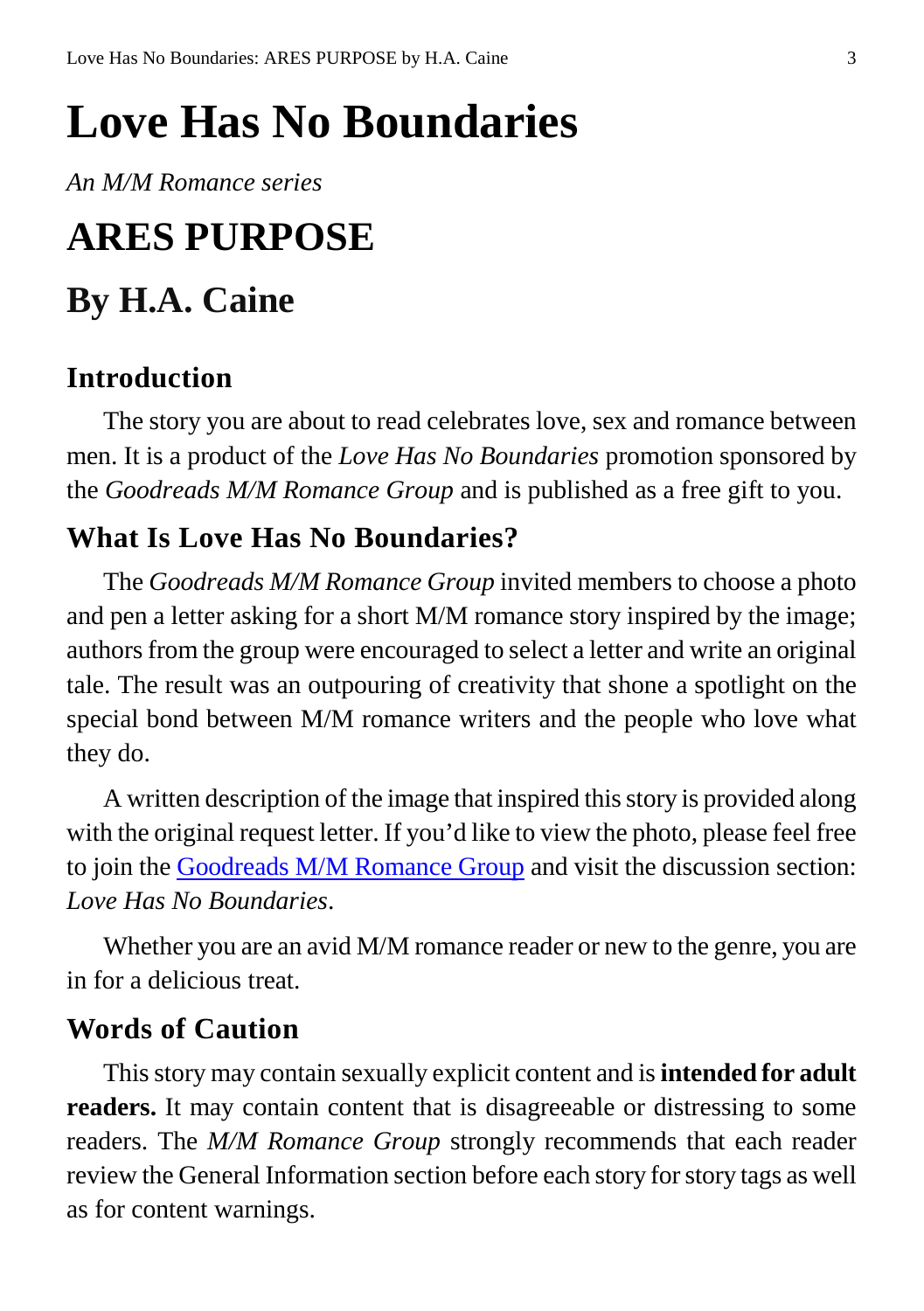This story is a work of fiction. Names, characters, places and incidents are the products of the author's imagination or are used fictitiously. Any resemblance to actual events, locales, or persons, living or dead, is entirely coincidental.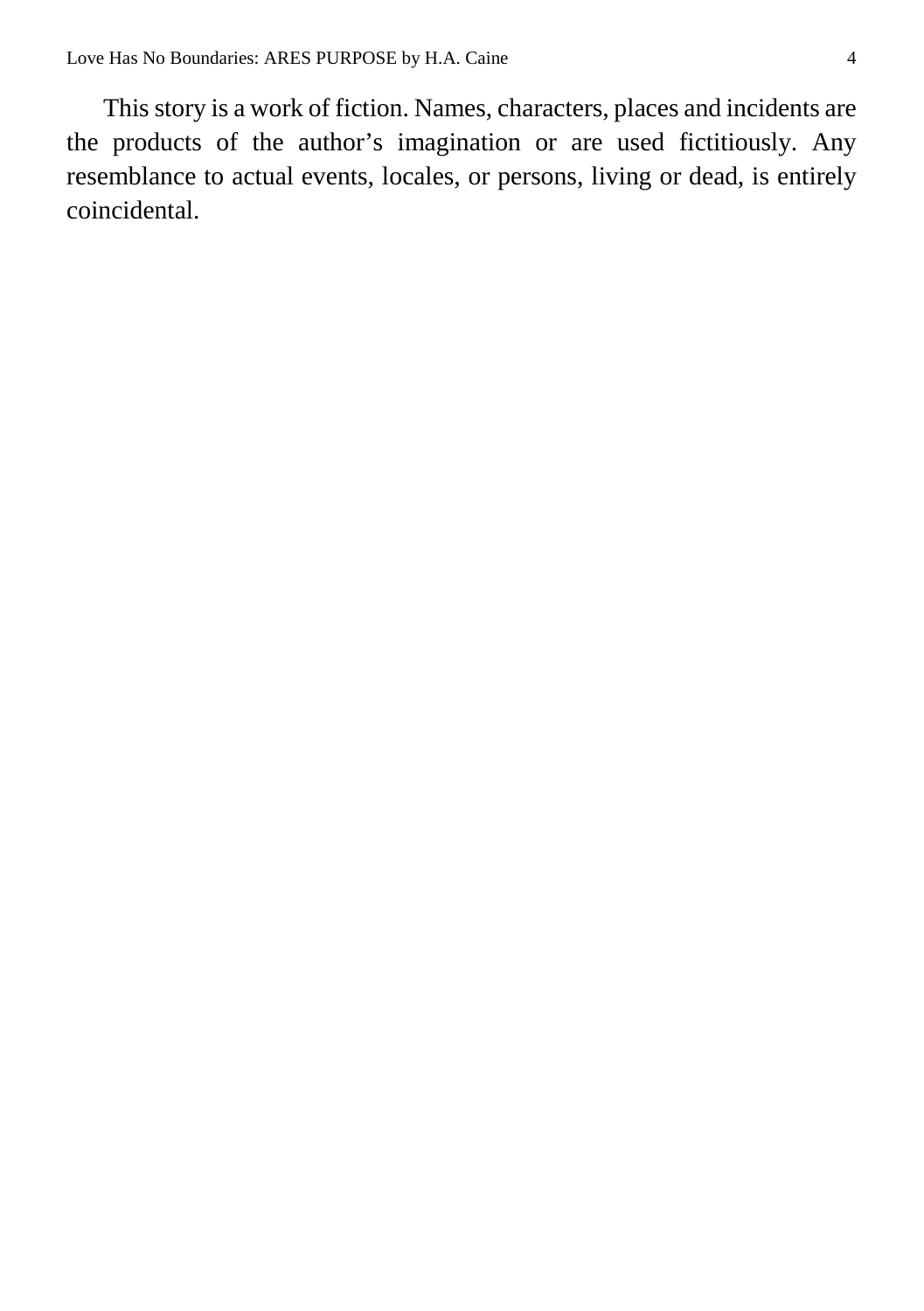All rights reserved worldwide.

This eBook may be distributed freely in its entirety courtesy of the *Goodreads M/M Romance Group*. This eBook may not be sold, manipulated or reproduced in any format without the express written permission of the author.

Ares Purpose, Copyright © 2013 H.A. Caine

Cover Design by Goodreads M/M Romance Group

This ebook is published by the *M/M Romance Group* and is not directly endorsed by or affiliated with Goodreads Inc.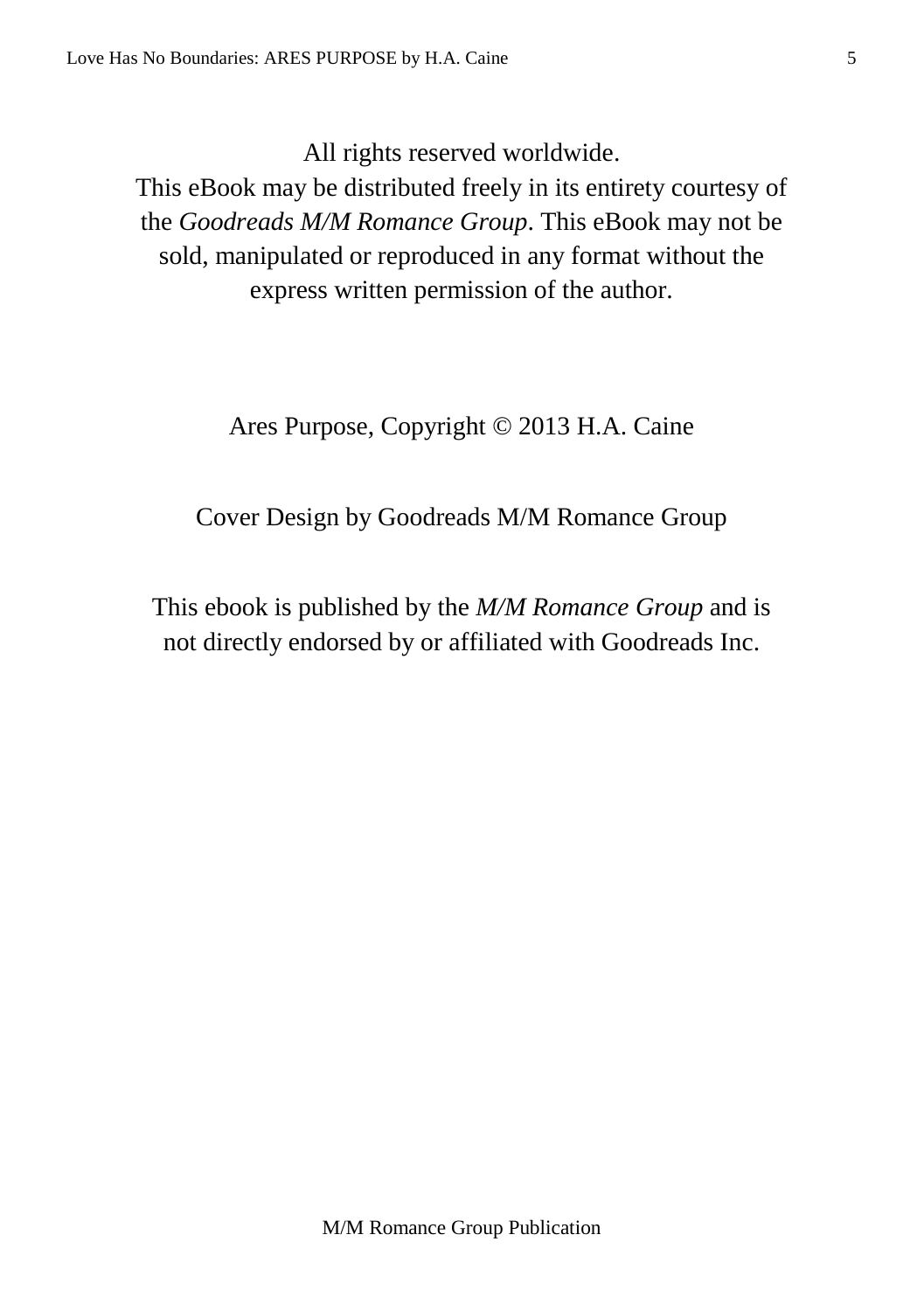## **ARES PURPOSE By H.A. Caine**

### **Photo Description**

This is a drawing rather than a photograph, and not a manga-style cartoon but a more realistic depiction. A muscular, naked dark-haired man lies face down on a bed, his pale butt cheeks contrasting with the rest of his tanned, cut body. Another equally muscular naked man is coming though the doorway next to the bed, carrying a loaded breakfast tray at exactly the right height to hide anything interesting.

### **Story Letter**

#### *Dear Author*,

*This image really needs a story. It's so intimate. Maybe he is being pampered by his lover. Supporting him through a difficult time. I would really love to read a story about a career, and how that sort of responsibility affects them and their relationship. I think these two are an established couple.*

*No BDSM or dub con for this please.*

*Sincerely,*

*Sarah*

#### **Story Info**

**Genre:** contemporary

**Tags:** sweet no sex, established couple, homophobia, fighting

**Word count:** 4,460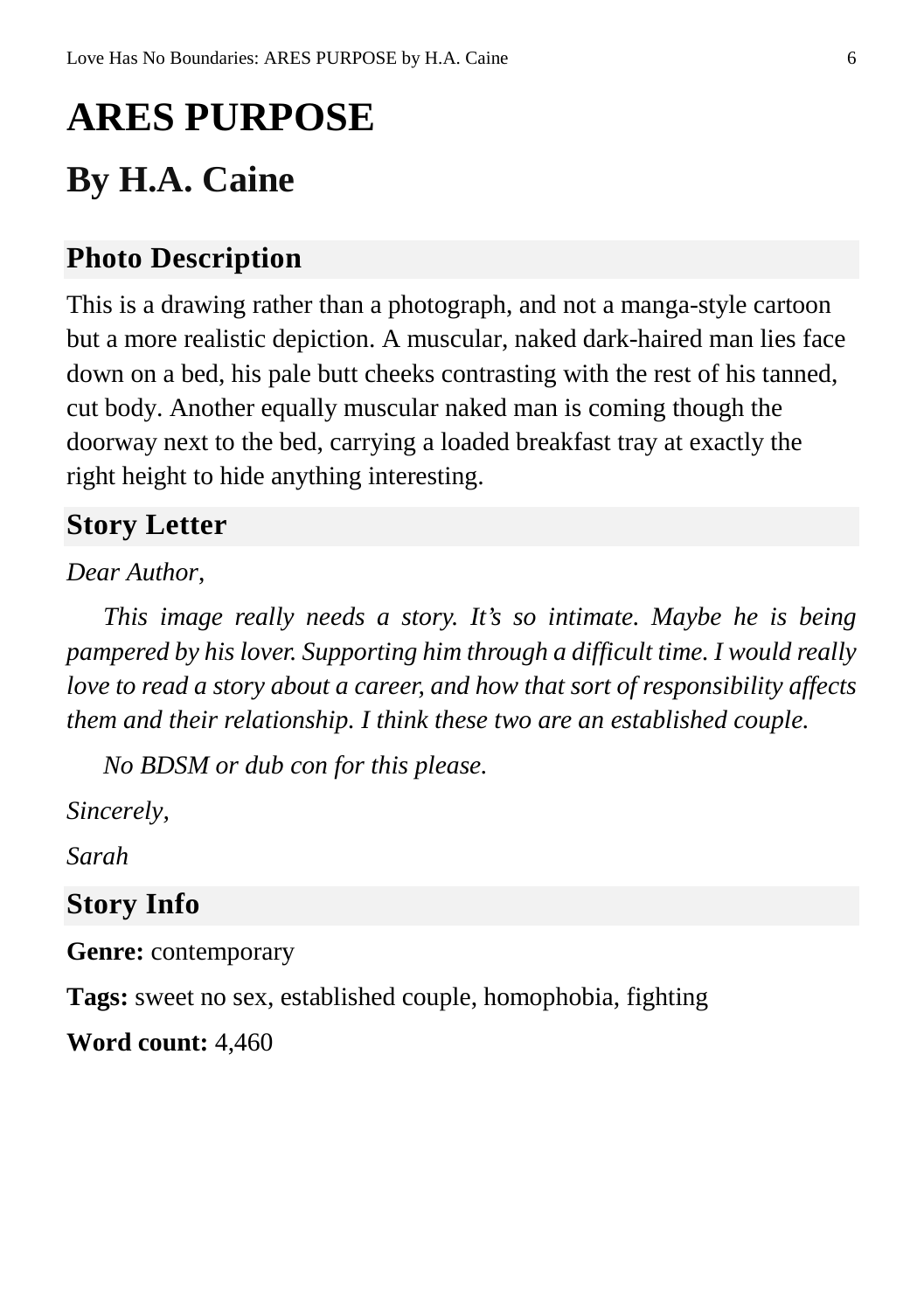## **ARES PURPOSE By H.A. Caine**

The music in the bar was so loud; he almost didn't hear the insult when it came. Fortunately for him, the man standing next to him stumbled and his drink spilled. Unfortunately for the asshole, Stumbling Joe was his boyfriend.

Gripping Zarek's arms, he waited a second until he was sure of his feet and then turned to face Asshole. Ares had been waiting for this jerk to approach them for the last hour.

All night, the idiot had sat in a corner, pointing at them and whispering with his buddies, Dumbass One and Dumbass Two. Evidently, Dumbass One and Two had stroked Asshole's ego enough that he finally felt capable of doing some damage.

Ares smiled.

"What you smiling at, fag? Finally spotted a rainbow you want to skip along?" That was Asshole; his buddies started snickering behind him.

Now, Ares had nothing against rainbows, but he had to wonder, where the hell did the guy get that one from?

Looking in the mirror that ran the length of the bar, he assured himself that no, he was not three feet short in an orange tux with a tall hat on.

He was, in fact, six feet four inches and dressed in leather. And if anyone ever even thought of putting such a stupid hat on him, he'd probably break their arm. Maybe even both.

Okay,so yeah, maybe Ares had anger problems. At least he could admit it. He even apologized for it.

**Sometimes** 

His smile widened. "You pushed my boyfriend." He kept his volume low, his voice rumbling out the words. Unconsciously, Trio Prick leaned in to hear what he was saying.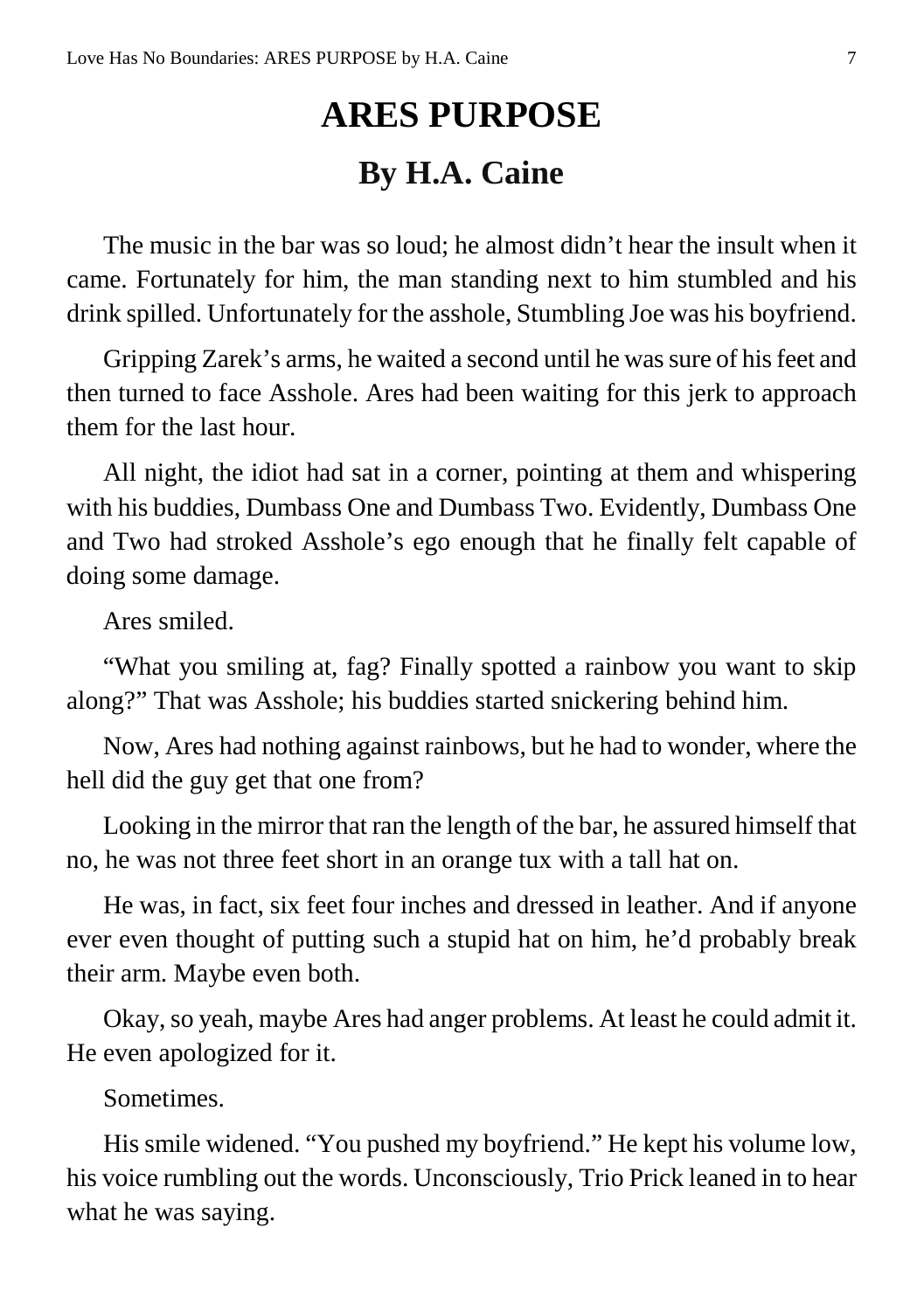Behind him, Zarek sighed, tugging on the sleeve of his jacket. "Ares, no. We promised Phil you'd stay out of trouble tonight." Phil was the owner of the bar and a longtime friend of theirs. Since the last time they were here, Ares had caused a couple hundred dollars in damage to the bar top and maybe a few stools, not to mention the tables that were broken, Phil had asked him to keep a lid on his temper.

But even Phil wouldn't expect him to just stand by while people picked on Zarek.

Ares dug in his pocket, pulling out his wallet. Flipping it open, he pulled out a wad of bills and turned to the bar.

The bartender, having sensed the tension building all night, was already on the phone. No doubt calling Phil. His next call would be to the police.

Tossing the money on the counter, Ares turned back to Asshole as he spoke. "Give that to Phil for any damage, would ya?" He could practically feel the eyes rolling behind him.

"That's not what I meant. Now, come on. They aren't worth it." Again, Zarek tugged on his jacket trying to get him to move.

Considering the fact that Zarek was just as big as him, and neither of them wanted for muscles, Ares knew damn well that Zarek wasn't really trying to move him. He also knew that for his own peace of mind, the man had to at least make a show of attempting to dissuade Ares. While not as bad as Ares, Zarek was no angel, despite what he'd have people believe.

"Yeah, listen to the fairy princess and run along. This bar is for men, not little girls." Once again Asshole opened his mouth and the Dumb Jock duet giggled.

Seriously, they giggled and yet he was the one being called a little girl?

Looking at the men in front of him, Ares had to figure they were still in school, maybe college. They weren't small guys, which was most likely the only reason they felt brave enough approaching him and Zarek in the first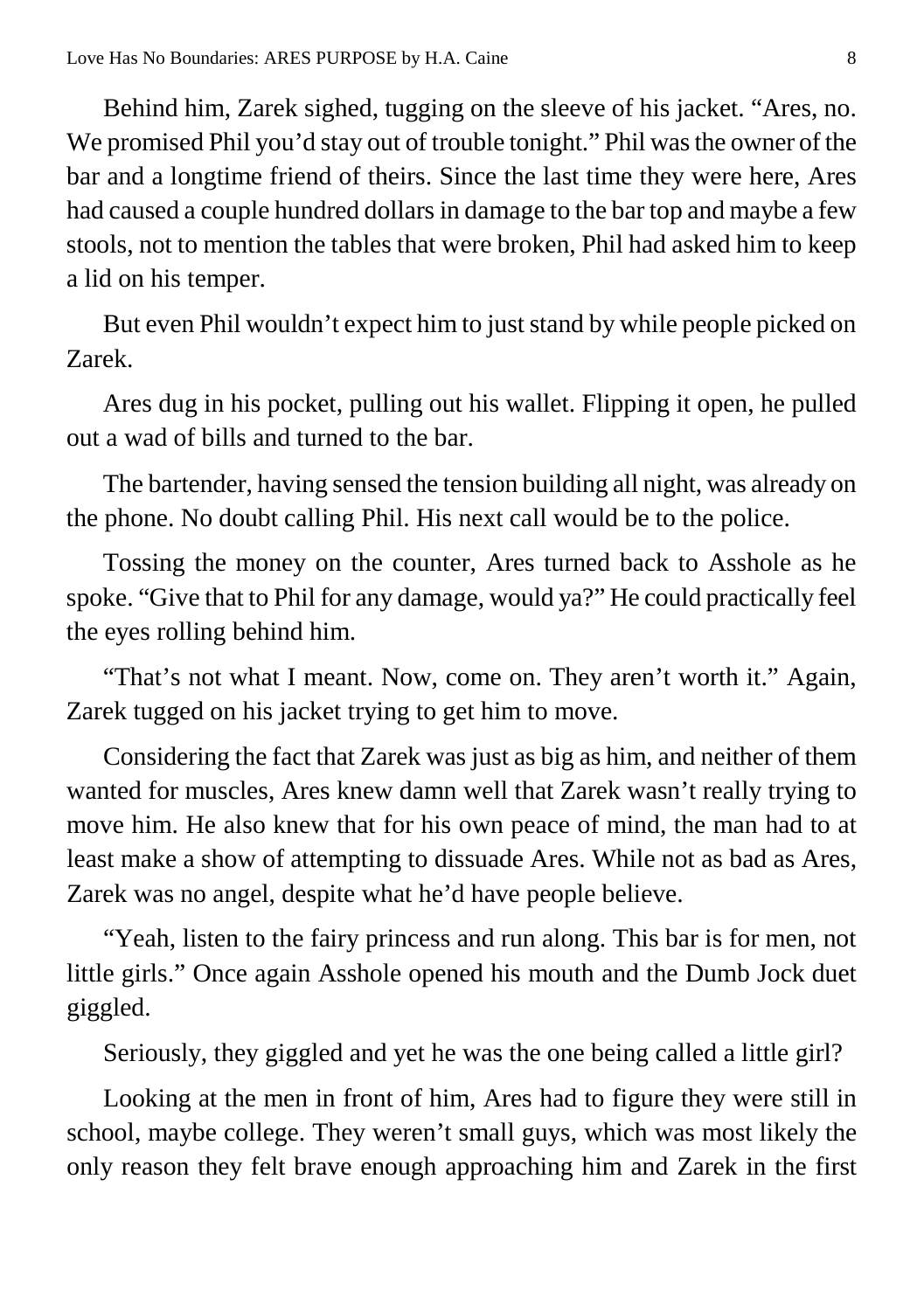place. Maybe they were all dumb jocks? Ah well, didn't matter, he was still going to hit them.

No one made fun of Zarek and got away with it. Just because the man was quiet and wore glasses, idiots like the three standing in front of him always assumed he was an easy target.

Asshole, whom Ares was thinking of promoting to Jackass, leaned forward, pushing Ares back a half step. "What, you deaf? I said get out of here! No gays allowed!"

The hand on Ares' arm tensed. "Ares…"

"Yeah, babe?" He grinned; he already knew what was coming.

"Go for it." With that, Zarek stepped around him, reaching for Dumbass One. When Dumbass Two would have intervened, Ares punched him dead in the face, knocking him to the ground and following him down. He punched him again for good measure and turned, reaching for Jackass as he grabbed for the back of Zarek's shirt and attempted to yank him off of the now unconscious D.O.

Before he could do more than toss the man against the bar, a fist came flying from over his shoulder and Jackass' hands flew to his face as blood started spurting from what Ares figured was a well-deserved broken nose.

"Dammit! I thought you said you were going to behave?"

Grinning at the irate voice behind him, Ares helped Zarek up and turned to face Phil. Opening his mouth to make a comment, he saw Phil's eyes widen and heard Zarek yell his name as something unbelievably hard slammed into his head.

Vaguely, he registered the sensation of sweat sliding down the side of his face as the floor rushed up to meet him and his vision darkened.

\*\*\*\*

Slowly, Ares woke, his head throbbing with a pounding headache. Opening his eyes, he realized the gentle rocking that had woken him was the vibration of the car as Zarek drove.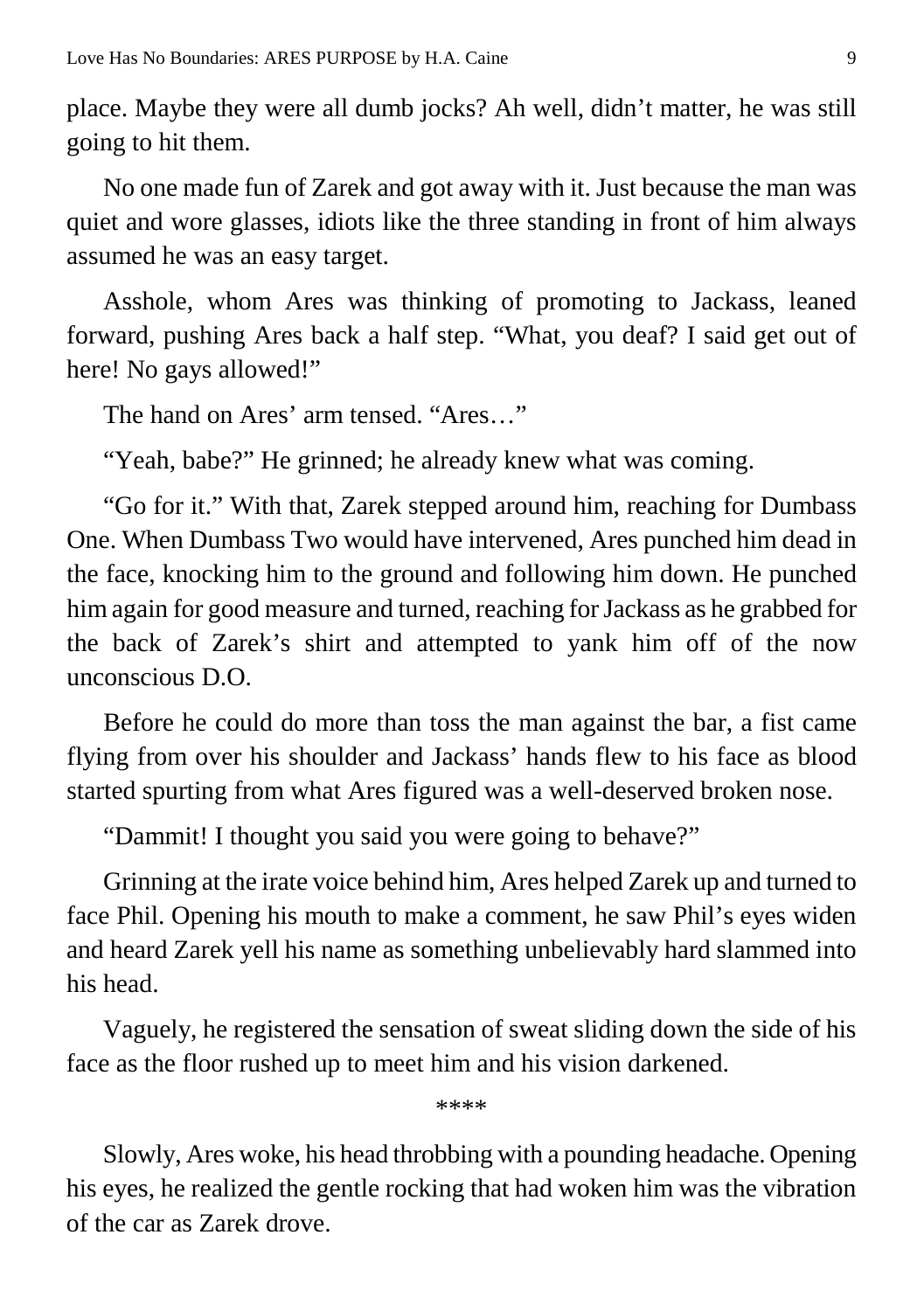Groaning, he lifted his head. Quickly reaching out a hand to the dashboard, he steadied himself as dizziness hit and his stomach threatened to revolt.

"Unngh. What the fuck hit me?" he mumbled, cradling his head. Deciding sitting up maybe wasn't the best idea, he slouched back against the window, but kept his eyes open.

"That would be the business end of a beer bottle." The quiet answer startled him and he quickly swung his head towards Zarek, without thinking about the stab of pain such a movement would cause.

"Fuck!" Yeah, he wouldn't be moving that fast for some time. And seriously, a beer bottle? Ares was pretty certain that only happened in movies. At least, he thought it only happened in movies. What kind of punk-ass actually did that? Mentally, he raised his hand. He knew that answer. Punk-ass college boys, who had bigger egos than muscles, did that.

He must have made some kind of sound that showed his incredulity at the fact because Zarek chuckled beside him, before patting him on the thigh reassuringly.

Ignoring the laughter, he lifted a hand and prodded at the spot above his left ear, where the throbbing pain was the worst.

He felt the stickiness of drying blood and grimaced. Sifting through his hair, he flinched when his fingertip made contact with his scalp. Poking around, he determined it wasn't anything serious but he still needed to wash it.

Some swabs of alcohol and a few butterfly stitches should do, he decided.

"Jeez. I need to lie down. How much longer 'til we get home?" He leaned back against the headrest, turning to face Zarek when the man didn't respond right away.

Narrowing his eyes, he watched as Z nibbled on his lower lip, the pink flesh shiny with spit in the dim light of the dashboard.

"Zarek." He dragged the name out, waiting to speak until Zarek sighed and flashed his eyes to Ares before returning them to the road.

"Yeah?" he asked, pretending he didn't hear Ares question.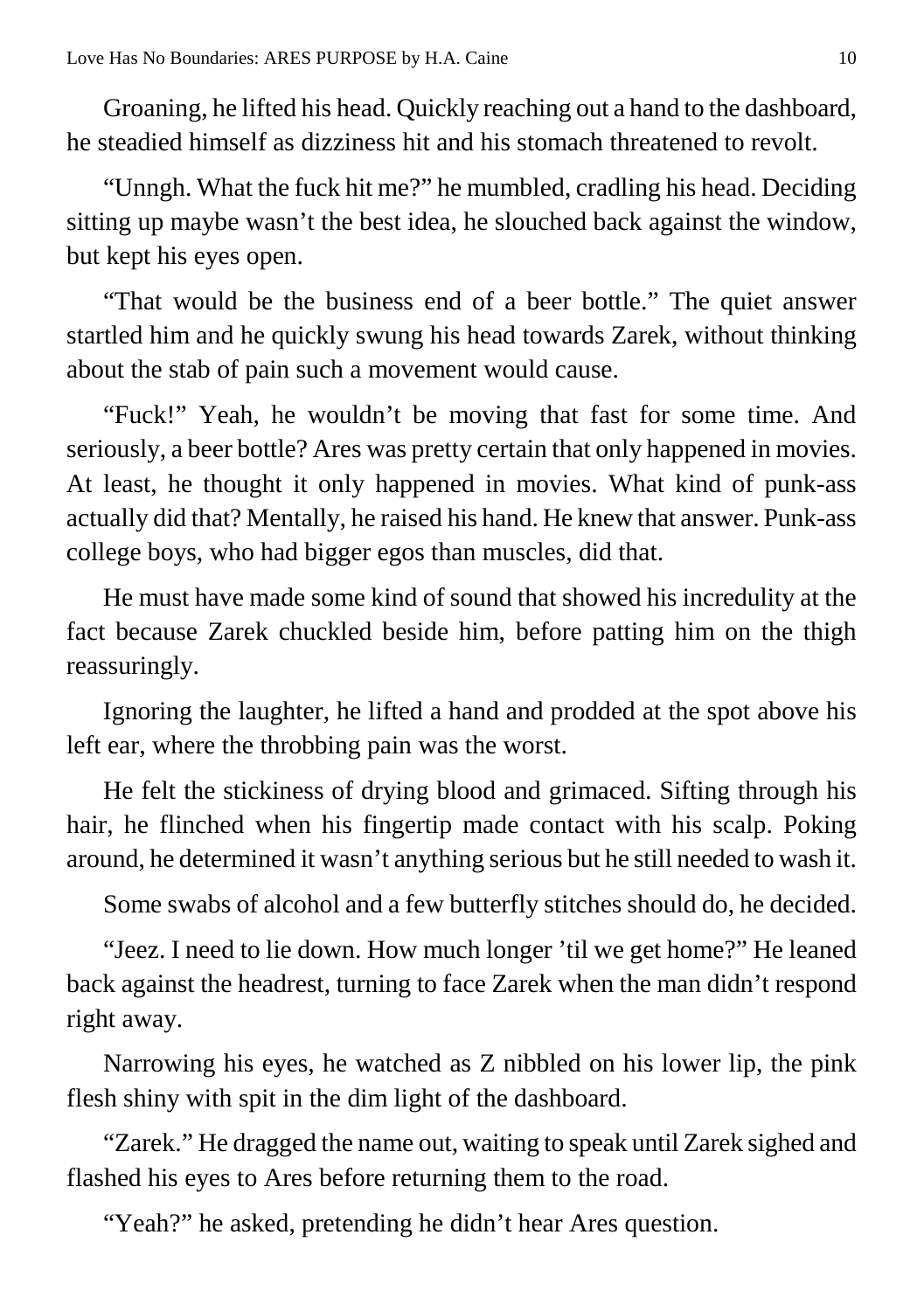Yeah, well two could play this game. "Where are we going?" Ares asked. As if he didn't already know.

There was no damn way Ares was going to the hospital, damn sure not for some little nick that had already clotted over. Zarek was off his rocker if he thought Ares was just going to sit back and let him take him to the hospital.

Of course, knowing him like he did, Ares wassure that Zarek had probably been hoping that he slept through the ride and didn't wake until it was too late to back out.

Fortunately for him, that didn't happen.

He grinned when obvious frustration crossed Zarek's face and had to fight the urge to fist pump in victory when Zarek sighed in defeat. Of course, he was too cool to fist pump. He settled on just considering himself lucky enough that his man was smart enough to not fight a lost battle.

"I was hoping you didn't wake until we got there and a doctor helped me convince you to get checked out." Zarek sighed again and Ares chuckled.

"I know you were. But as it is, you might as well turn around and take us home." He gestured with his thumb at the back window.

Shockingly, Zarek shook his head and kept to his course.

"Nope. You need to let someone take a look at that wound." His voice was stern but Ares could easily see stubbornness starting to rise in his body language.

"We both know that's not going to happen. Besides, the blood clotted. You can take a look at it at home. Isn't that why you purchased that big-assfirst aid kit in the first place? I promise, you turn around and take us home, and for the first time since you bought that stupid thing a year ago, I'll let you use it on me." He mentally crossed his fingers, praying that Zarek took the offer. It wasn't every day that Ares promised to let him play doctor with him, at least not without the promise of a sponge bath, and he could see Zarek thinking about it.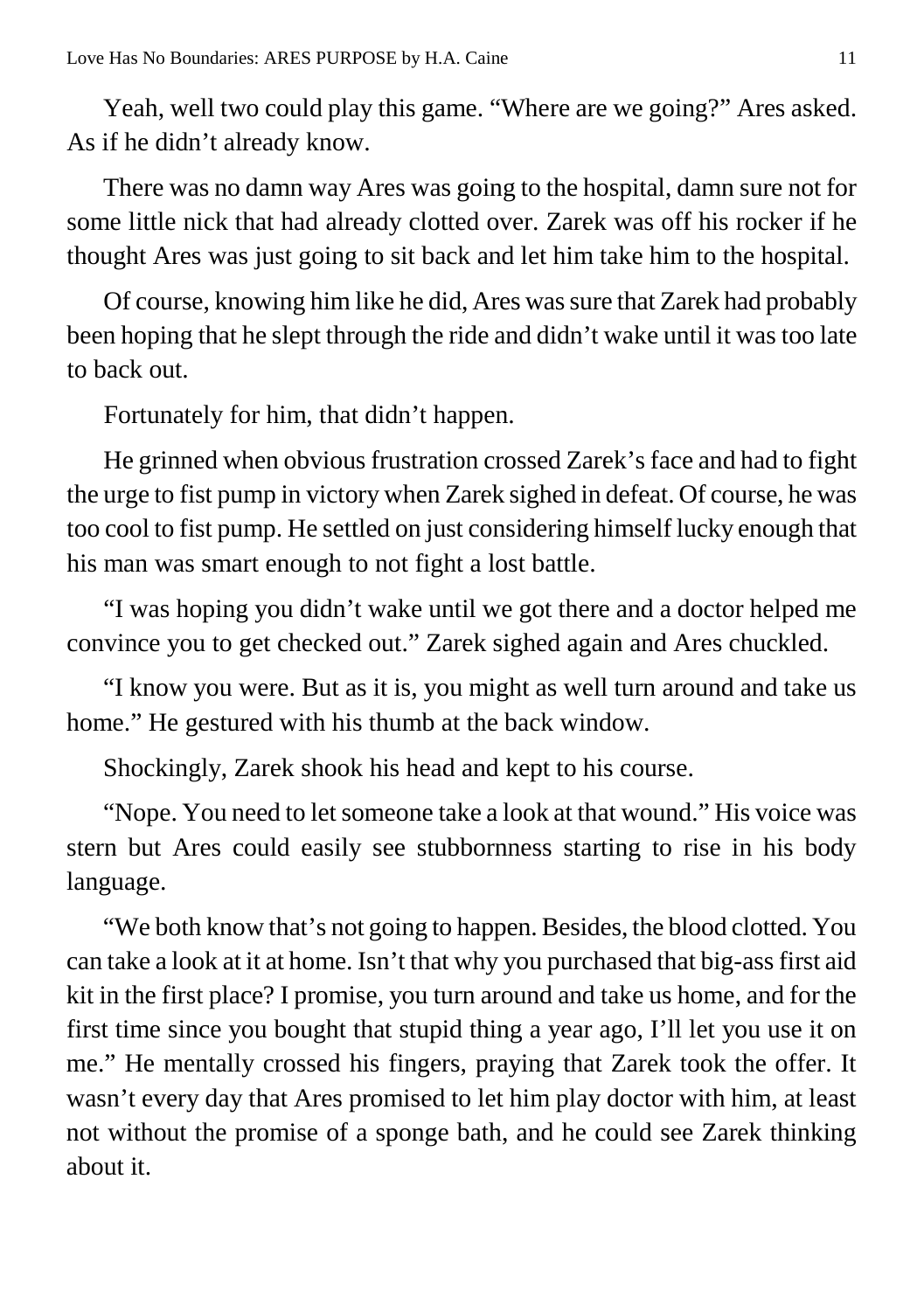The throb in his head was becoming painful and keeping up the discussion wasn't helping to lessen the pain. Ares knew if he couldn't convince Zarek to drop the matter and deal with it themselves, he would end up agreeing to go to the hospital, if only to get a doctor to give him pain meds that would be stronger than anything he had at home.

He wouldn't mind passing out again, to be honest.

"Look, you can patch me up and put me to bed." He grinned, turning up the puppy dog eyes. "I'll stay put, promise."

He watched as Zarek's eyes flickered back and forth between him and the road before that beautiful, shy smile that Ares first fell for crept across those gorgeous lips and stayed there.

Shaking his head, Z laughed lightly. "Fine, you win. No surprise there." Slowing, Zarek checked the empty road behind them and executed a U-turn, heading back the way they came. "No hospital tonight. I'll take a look at it when we get home." Zarek reached over, skimming his hand over Ares' hair without really touching him.

Unsurprisingly, the touch started as a check to make sure Ares was no longer bleeding and ended up as a caress that trailed down the side of his face, skimming along his left arm before Zarek finally settled his hand over Ares' left knee, giving a gentle squeeze. Ares fought a shiver, placing his hand on Zarek's. He smiled when Z flipped his hand up, twining their fingers together.

They were quiet for a while, enjoying the clear night and simply being near each other. The pain lessened and Ares exhaled a breath, relaxing into his seat and closing his eyes. They'd be home soon and he could lie down, pull Zarek to him and get some much needed rest.

He was just starting to drift when Zarek spoke quietly beside him. "You know, some day you're going to have to explain your aversion to hospitals to me."

Ares didn't reply, simply squeezed Z's hand.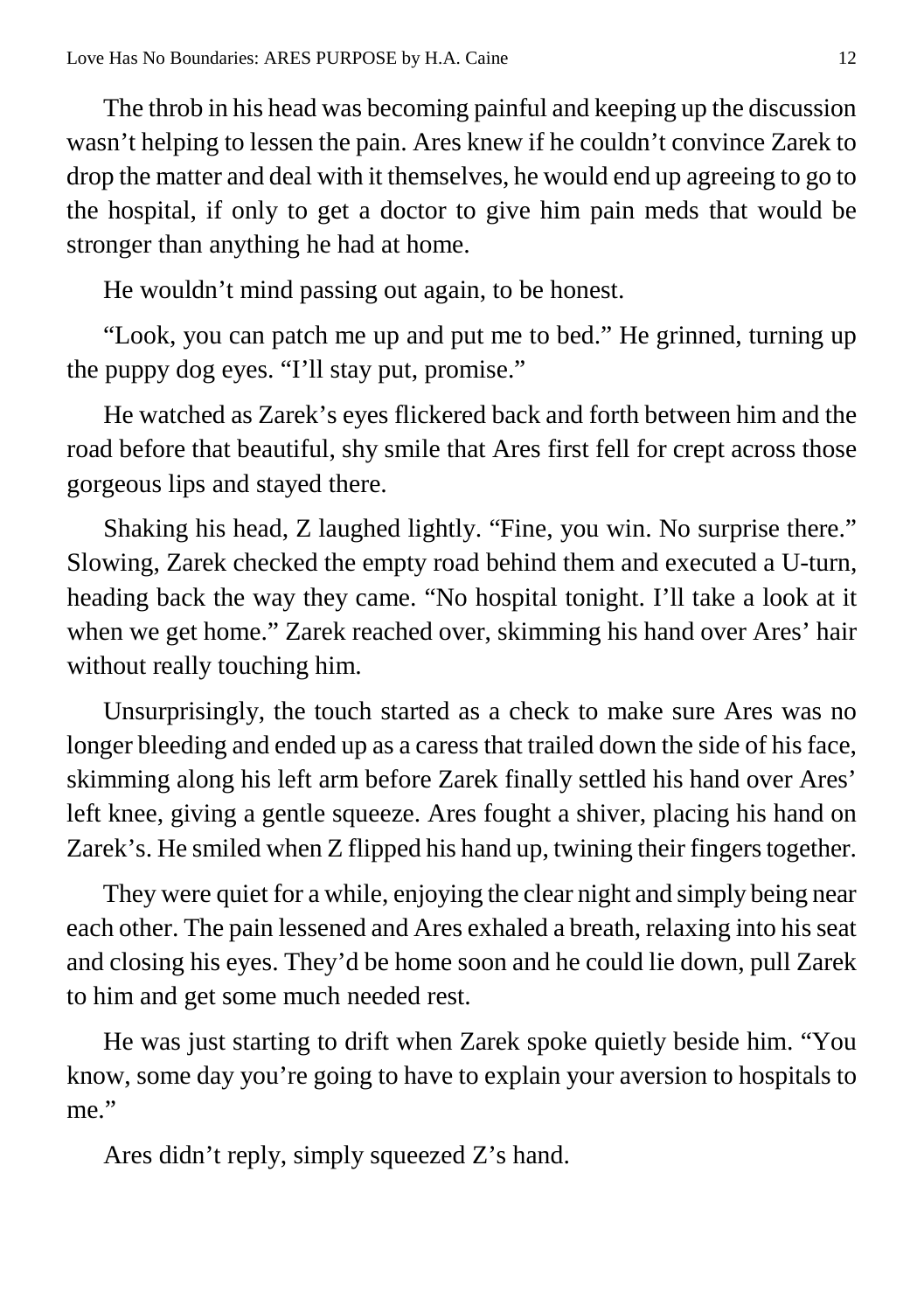Right, he'd do that when the Devil himself bent over for the fuck of his very long life and invited them for front row seats. With the promise of a YouTube video.

\*\*\*\*

Half an hour later, Ares pushed open the door of their one bedroom apartment, blinking his eyes asthe motion sensor light turned on, momentarily blinding him after the almost black of night. Zarek pushed him forward, moving him out of the doorway. Stepping inside, he locked the door and grabbed Ares' hand, wasting no time in dragging him into the bedroom. For a minute, Ares forgot what had happened that night, as an image of Zarek naked, legs spread lewdly and arms open in welcome as he reached for Ares, popped into his head. Aresimagined Zarek's body glowing in the faint moonlight that would seep in from the cracks around the curtains, the faint light washing over his golden skin and creating an ethereal mood.

His mind snapped back to the present as he was shoved onto the bed, Zarek pushing Ares' jacket off his shoulders as he reached behind him with one hand to turn on the bedside lamp.

Seeing him struggle to do both at the same time, Ares took over removing his jacket, easing his shirt off carefully as well when he finished.

Rolling his shoulders, he stretched his arms above his head. Leaning forward, he rested his head against the hard muscles of Zarek's stomach and murmured softly in pleasure when fingers began running through his hair.

His body was so relaxed, Ares found himself a little slow in realizing the fingers were sifting through his hair with a purpose. Again he sighed, this time in resignation.

He was going to have to deal with Zarek's babying before he could make good on any fantasies he wished to play out.

"What are you doing?" Zarek was holding up chunks of his hair and pulling at it randomly. While it didn't hurt, Ares wasn't all that comfortable in his current position either. Maybe if he told Zarek that, it would speed things along, he thought to himself. What the hell—it was worth a shot.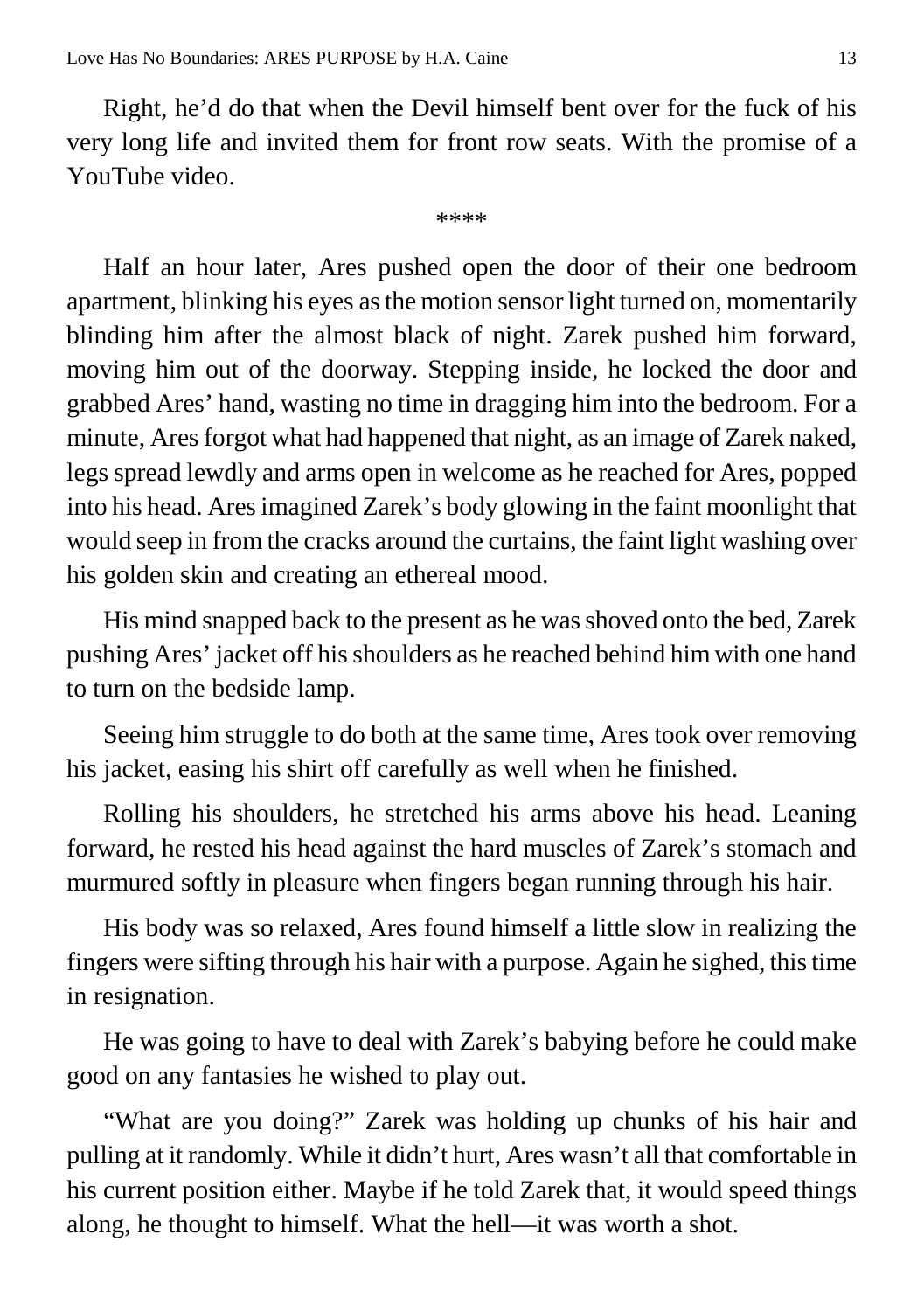"You're giving me a hard-on, love. And while I love the feel of your hands in my hair, I'd much prefer them somewhere else." He ran his hands beneath Zarek's sweater vest, rubbing his rough palms along the waxed smooth ridges of his abs, wondering how long it would take to have them both strip and get histongue against that fantastic skin. Maybe he could convince Z to put off the checkup until the morning.

Suddenly, his hands were batted none too gently away, and Zarek was tugging his sweater back into place.

"Or maybe not," he muttered, frowning up at a glaring Zarek. "What? I didn't do anything," he defended himself, laughing inside. An angry Zarek was a sexy Zarek as far as he was concerned.

"What happened to staying put?" Zarek muttered, tilting Ares' head down.

"I am staying put. You don't see me trying to get up, do you?" he pointed out helpfully, grinning openly now. "No, you don't," he answered before Zarek could make a smart comment back. "And I never promised I wouldn't try to get you in bed with me."

"No, god forbid you do that." Although the words were sarcastic, Ares didn't have to see Zarek's face to know that he was grinning; he could hear it clearly in his voice.

"Now, now. You wouldn't want me to start making promises to you I have absolutely no intention of keeping, would you?" He wrapped his arms around Z's hips but kept his roaming hands in place.

He'd let Zarek do what he wanted. But all bets were off the second after the man finished.

Just 'cause Dipshit and Dimwits ruined their evening, he wasn't about to let them ruin their night as well.

\*\*\*\*

Rolling over, he reached across the bed, frowning when his hand fell onto cold sheets. He blinked his eyes open, squinting when the sunlight blinded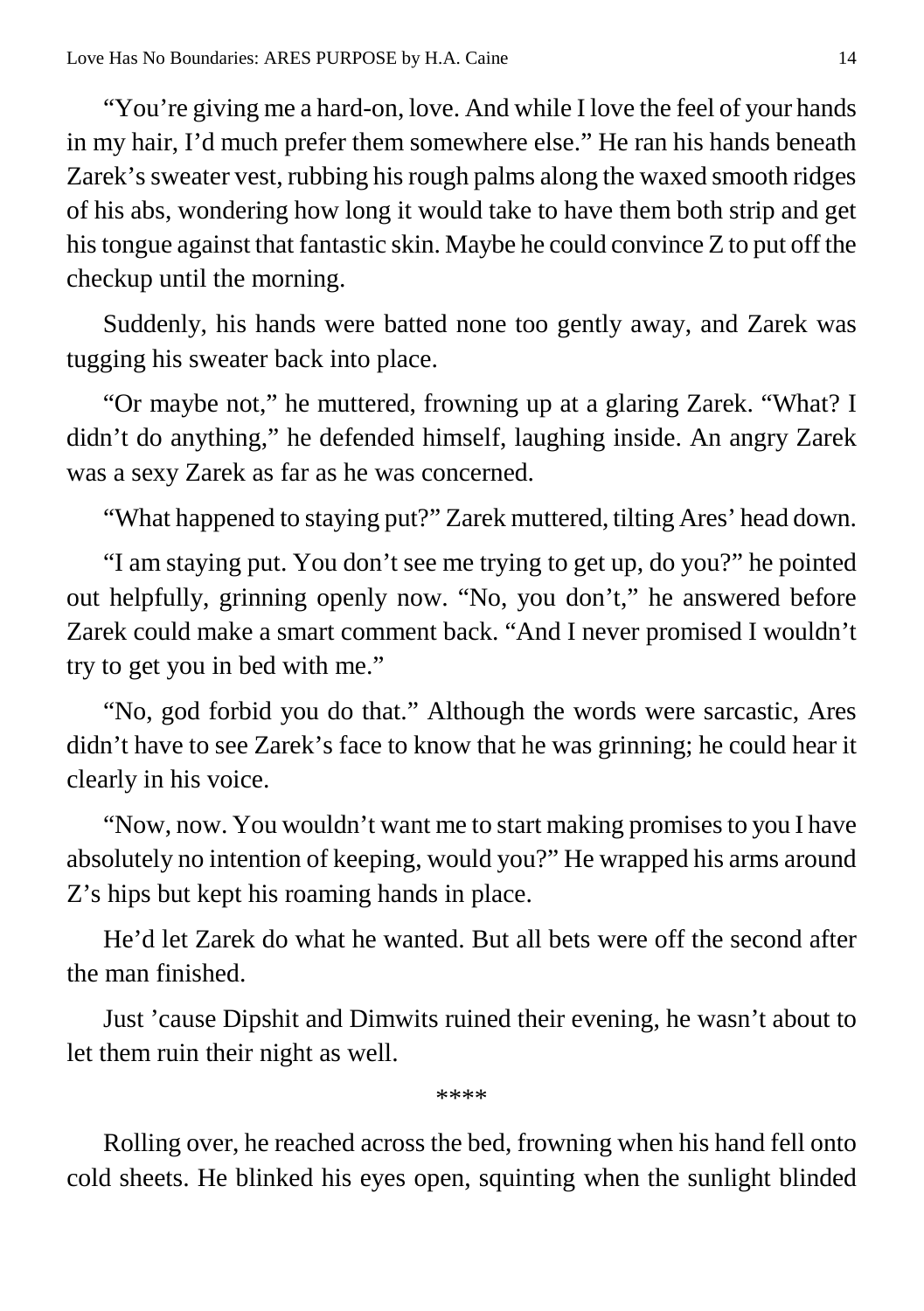him. Waiting for his eyes to adjust, he moved to lean up on his elbow and peered around the room, but Zarek was nowhere in sight.

Mumbling, he flopped onto his back, groaning when his head protested. He glanced at the clock on the wall, his mumbling growing louder when he saw it was a quarter to seven.

"Zarek?" he yelled. His voice was extremely loud in the quiet morning.

He could hear shuffling outside the room door and then it was pushed open, Zarek's face popping around the corner, smiling.

"Yeah, love?" Zarek shouldered the door open, and Ares was able to see the serving tray the man held. He took in the view, loving the fact that Zarek hadn't put on any clothes when he got out of bed that morning.

"What's that?" he asked, thrusting his chin out at the tray.

"I thought I'd bring you breakfast in bed this morning. What do you think?" Zarek blushed, ducking his head so Ares couldn't see his eyes, as he walked to the bed and set the tray down next to Ares' arm before sitting crosslegged at his naked hip.

Ares smiled, loving this shy Zarek. He was so beautiful with his face flushed red, his bangs tickling at the top of his full eyebrows and his white teeth nibbling on lips that Ares wanted to bite, as he waited for Ares to say something.

He pushed himself up into a seated position and reached for Zarek, drawing him closer. Dipping his head down, he forced Zarek to meet his gaze and smiled lovingly, brushing a soft kiss against those lusciouslips. "I think— " He paused, kissing him again, never mind the morning breath. "—that you are perfect." Pulling back, he smiled again and turned to the tray, lifting the damp napkin from on top of the plates.

He looked at the plate of eggs, scrambled with feta cheese, just the way Ares liked them. Next to it was a dish with a mix of bacon and breakfast links, as well as a bowl of diced fruit. Zarek had also toasted some bread, slathering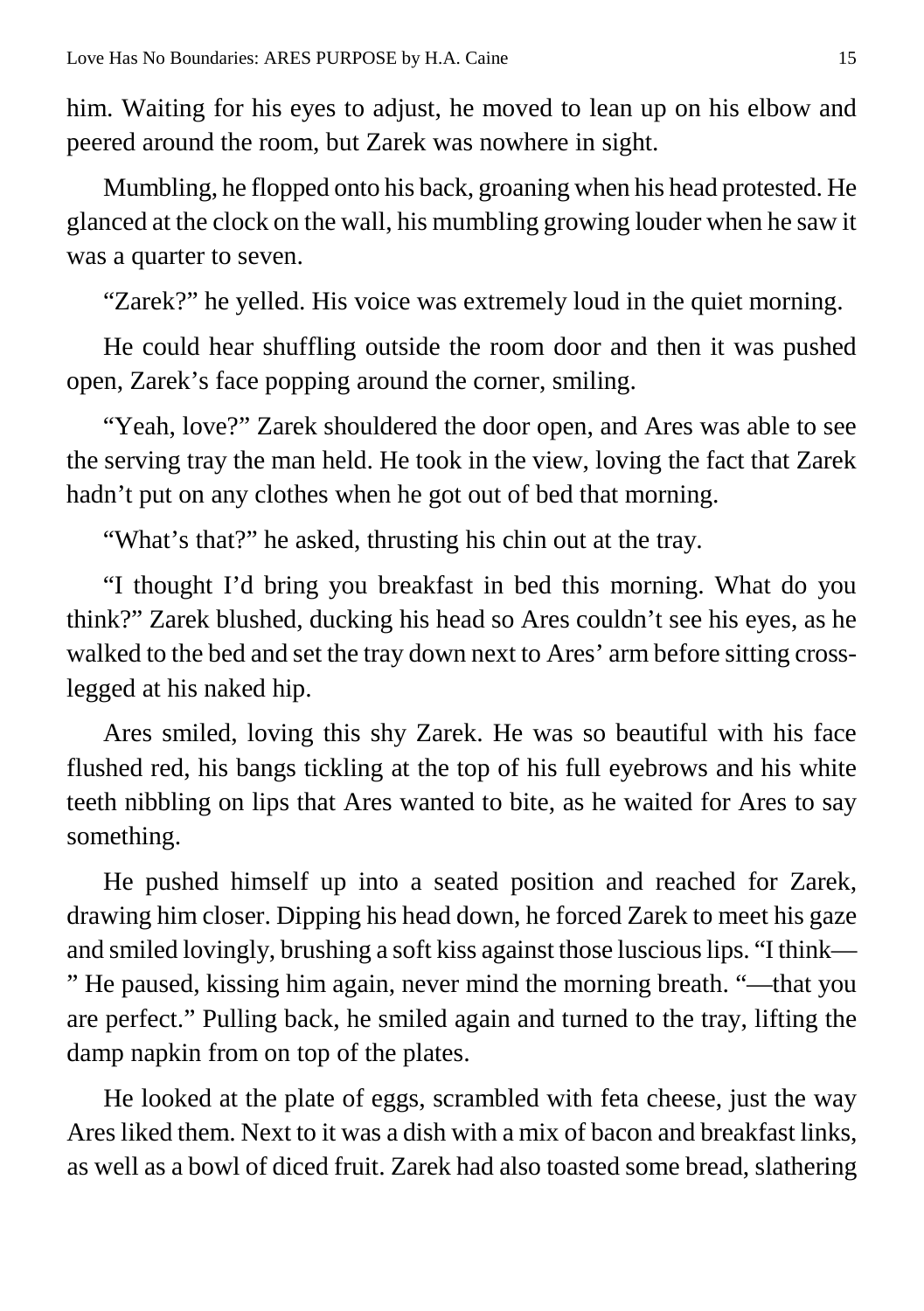it with enough butter that it was beginning to sag in the middle. He had placed a mug of black coffee and a cup of orange juice on the tray, too.

Ares grinned, turning back to an expectant Zarek.

"It looks great. Smells wonderful, too." When Zarek beamed with happiness, Ares leaned in and captured his mouth with his own, loving how happy his man got over the simplest things. That was one of the qualities he loved most about Zarek. He took joy in the little things in life and appreciated what most people took for granted. He gave Ares a new outlook on things, and he loved how easy it was to make Zarek happy.

"How're you holding up?" Zarek handed him the cup of juice, picking at a piece of fruit.

Resisting the urge to roll his eyes, Ares bit into a slice of toast, swallowing it down with the OJ. "I'm fine. I told you, it's nothing. I've had worse."

Zarek frowned and didn't say anything. Shaking his head, Ares held the buttery bread to Z's mouth. "You worry too much," he murmured when the man reluctantly took a bite.

"Someone has to." Smiling at the snippy comment, Ares picked up a fork and started feeding them both some of the eggs.

"I care about myself, I'm just not going to allow some dickless dorks bother you and let them get away with it. If it means a few cuts and scratches, well, then, it's a good thing you think scars are sexy."

Smirking, Ares put down his fork and reached between hislegs, grabbing a hold of his dick and fingering the slightly paler skin beneath his bulbous head. As he expected, Zarek's breath caught in his throat and for a minute it seemed he couldn't look away as Ares continued to fondle himself, growing hard under Zarek's heated gaze.

When Zarek finally looked back up, his eyes were shining and his face was bright. "It's not your job to protect me. I can take care of myself—I don't need you to do it for me." Ares knew he wanted to sound serious, but the husky note to his voice gave away Zarek's excitement.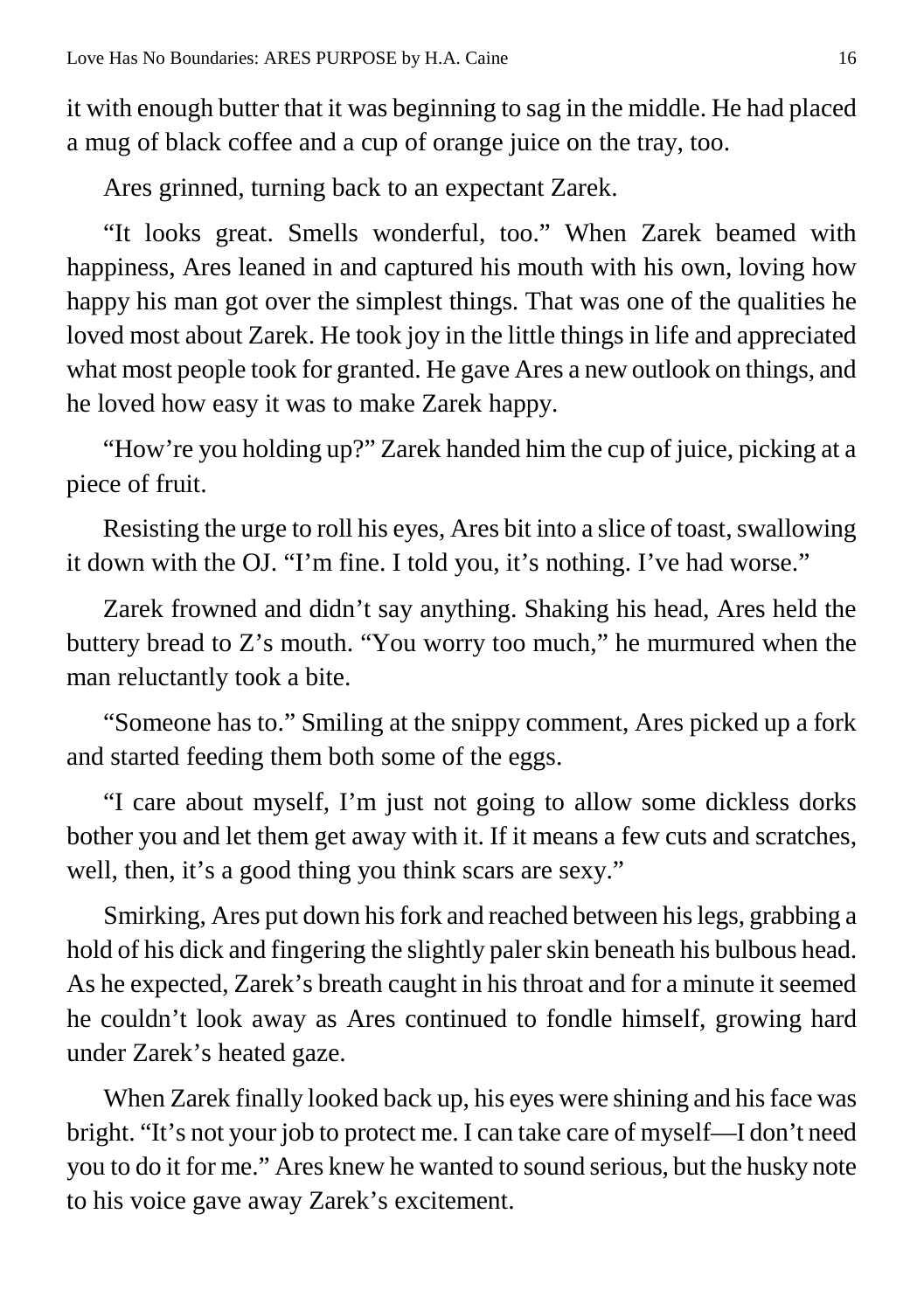Nonetheless, Ares released himself and nodded his head. "You're absolutely right." And Ares knew damn well he was. As he mentioned before, Zarek was just as big as he was. But where he was tough and always ready for a fight, Zarek was understanding and diplomatic. The only time he condoned fighting was when he thought someone was attacking Ares or when his sexual orientation was used against him.

But the same way Zarek wanted to keep Ares from getting hurt, Ares never wanted him to get hurt. Next to Zarek's happiness, it was the most important thing in the world to him.

"I know you don't need me to protect you. I know you can take care of and care for—yourself. I get that, I do." He reached for Zarek's hand, trying to communicate his sincerity. The last thing he wanted was Zarek thinking he didn't believe he could look after himself.

"But I want to protect you. I live for it. It gives me purpose. It's like when I make you smile. I know I'm doing something right when you wake up in the morning and the first thing you do issmile at me." Zarek blushed, dropping his head forward. Ares continued. "When you do that, it makes me feel like I'm here for a reason. So yeah, I know you can take care of yourself and I love that. It means I never have to worry about you getting hurt when I'm not around. But when I am around—" He lifted Zarek's head with his free hand. "When I am around, you shouldn't have to protect yourself. You don't have to worry about anything happening to you because I will never let that happen. I love knowing that I can keep you safe. Let's face it; fighting is all I'm good at. And there's a reason for that."

When Zarek opened his mouth to object, Ares swooped forward, silencing him with a kiss.

When he pulled back, he smiled, seeing Zarek lick his bottom lip. "It's so that I can keep you safe. And I live for that."

Cocking his head to the side, Zarek studied Ares. Ares remained quiet, knowing that Zarek was thinking on what he had said. "You live to keep me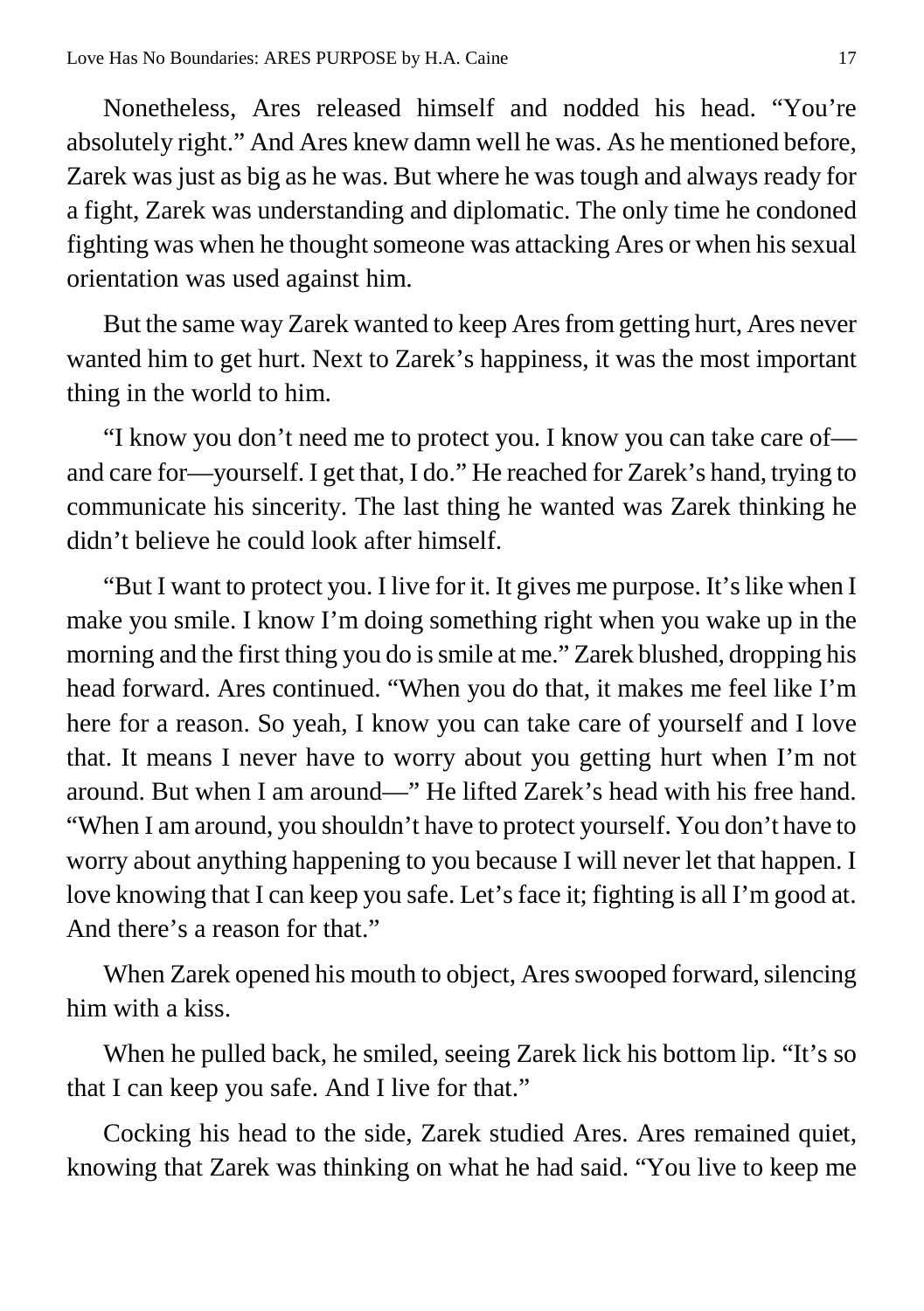safe?" It was meant to be a statement but Ares could clearly hear the question in it.

Smiling, he shook his head and raised his hands to cup Z's face. "No, babe. I live for you."

#### **THE END**